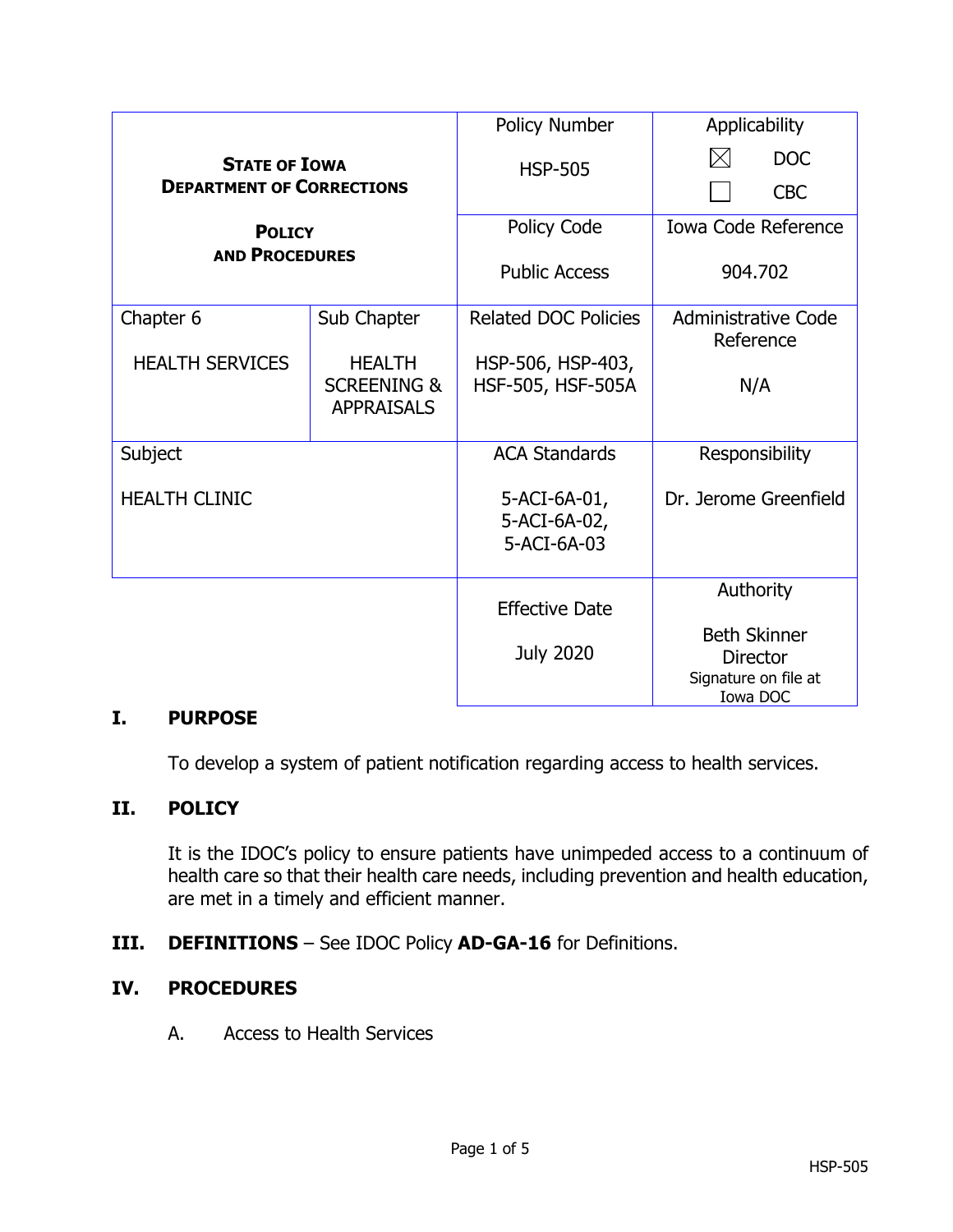- 1. Specific policies and procedures as to how these clinics function, e.g., times, days of the week, etc., will be included in each institution's Health Services Manual.
- 2. A system of patient notification regarding access to health services will be developed, i.e., posting in living units, Patient Handbook, orientation, etc.
- 3. All patients (including those in segregation) have the opportunity to request healthcare.
	- a. Health Service Requests/KIOSKS are triaged by a member of the nursing staff. Those that require consultation will be seen that clinical day with an appropriate referral if necessary.
	- b. Absent an emergency condition, most health issues requiring additional attention beyond routine nursing intervention may be addressed consistent with two levels of priority. Health issues of the lowest level of priority would be addressed by a nurseauthored plan. The highest priority relates to those health conditions which require prompt medical practitioner intervention. Under these circumstances, a medical practitioner shall be contacted and an intervention/ order must be documented.
	- c. Patients who become ill after normal sick call hours may have correctional staff contact a nurse on duty.
	- d. Any patient with a request suggesting a possible medical emergency shall receive prompt attention 24 hours a day.
- 4. Patients may request health services by entering relevant information on the IDOC Health Services Request form, **HSF-505**, or by the use of the Kiosk system.
- 5. Every request will not necessarily result in a visit to the Health Clinic. Some individual's problems may be handled by health services personnel without requiring the patient's presence in the health services area. For example, a review of the medical record may be sufficient; in other cases, more objective data may be required prior to the visit. A decision to defer a patient visit to health clinic will be documented. A progress note substantiating the deferral must be entered in the health record and electronic notification sent to the patient.
- 6. Patients who request health services and are unable to present at Health/Sick Call Clinic will be assessed by a member of the health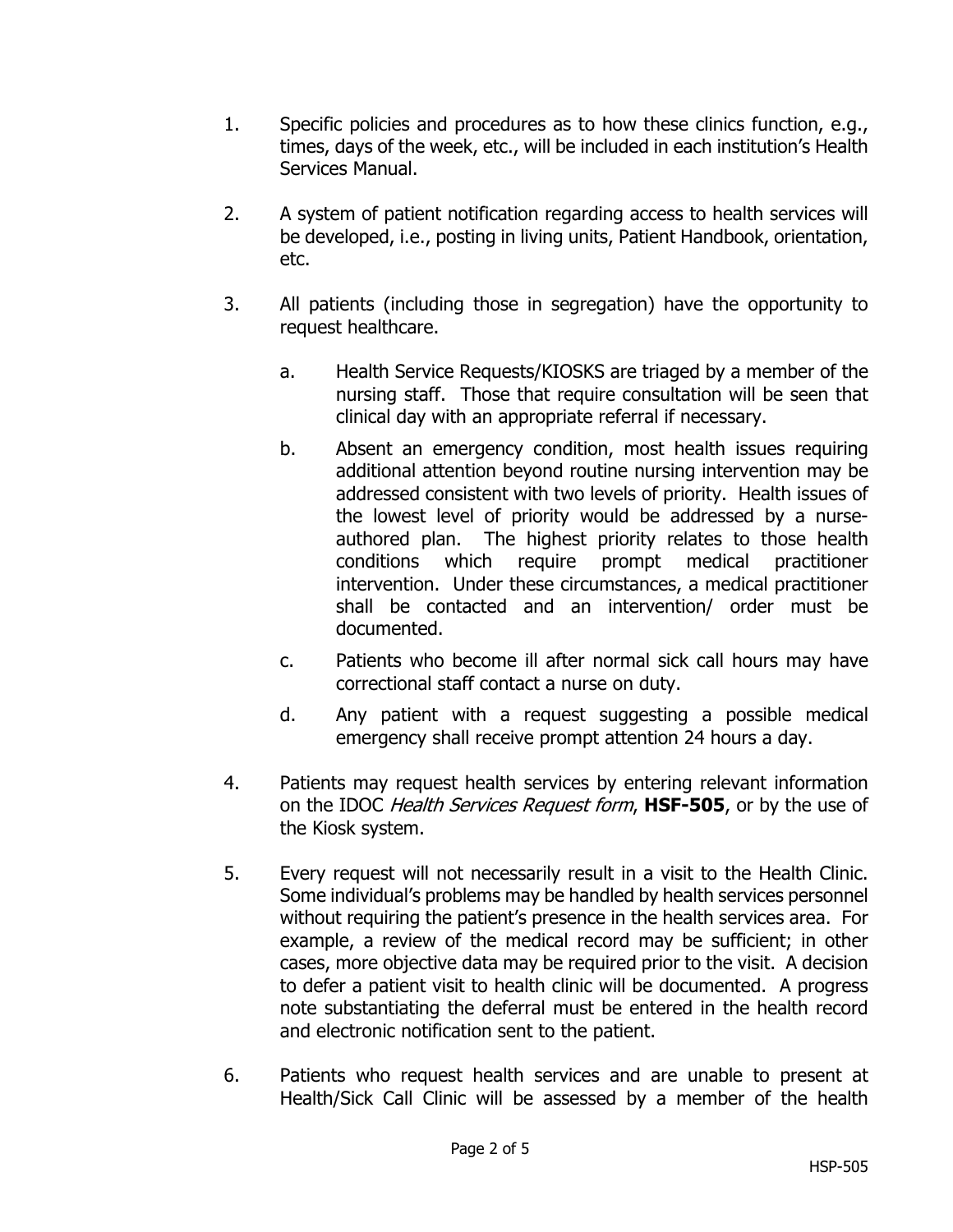services staff. A medical practitioner will, at the request of other members of the health services staff, provide medical consultation to patients.

- B. Co-Pays
	- 1. Upon admission into the IDOC, Reception facilities shall provide all patients information as to the applicability of a co-pay fee of \$3.00 for designated health services he/she may receive while incarcerated in the DOC. Each patient receives a copy of the Patient Co-Pay Notice, **HSF-505A**.
		- a. Upon initial intake in IDOC, all patients are provided information as to the applicability of a co-pay fee of \$3.00 for certain designated health services he/she may request while incarcerated in the IDOC. Each patient receives a copy of the Patient Co-Pay Notice, HSF-505A, with signature verification of receipt.
		- b. Every request will not necessarily result in a visit to the Health Clinic. Some individual's problems may be handled by health services personnel without requiring the patient's presence in the health services area. For example, a review of the medical record may be sufficient; in other cases, more objective data may be required prior to the visit. A decision to defer a patient visit to Health Clinic will be documented by use of a Health Clinic Deferral and a copy is sent to the patient. A progress note substantiating the deferral must also be entered in the health record.
	- 2. Patient handbooks for each prison location additionally address health services.
	- 3. Correctional officers and non-medical staff shall not approve or disapprove patient's request for health care services.
	- 4. Patients will be assessed a fee of \$3.00 for:
		- a. Medical services requested in response to self-initiated nonemergency requests for health services.
		- b. Whenever health services are provided for the treatment of injuries inflicted by the patient upon himself/herself or others unrelated to mental health issues, (i.e., tattooing, altercations, etc.).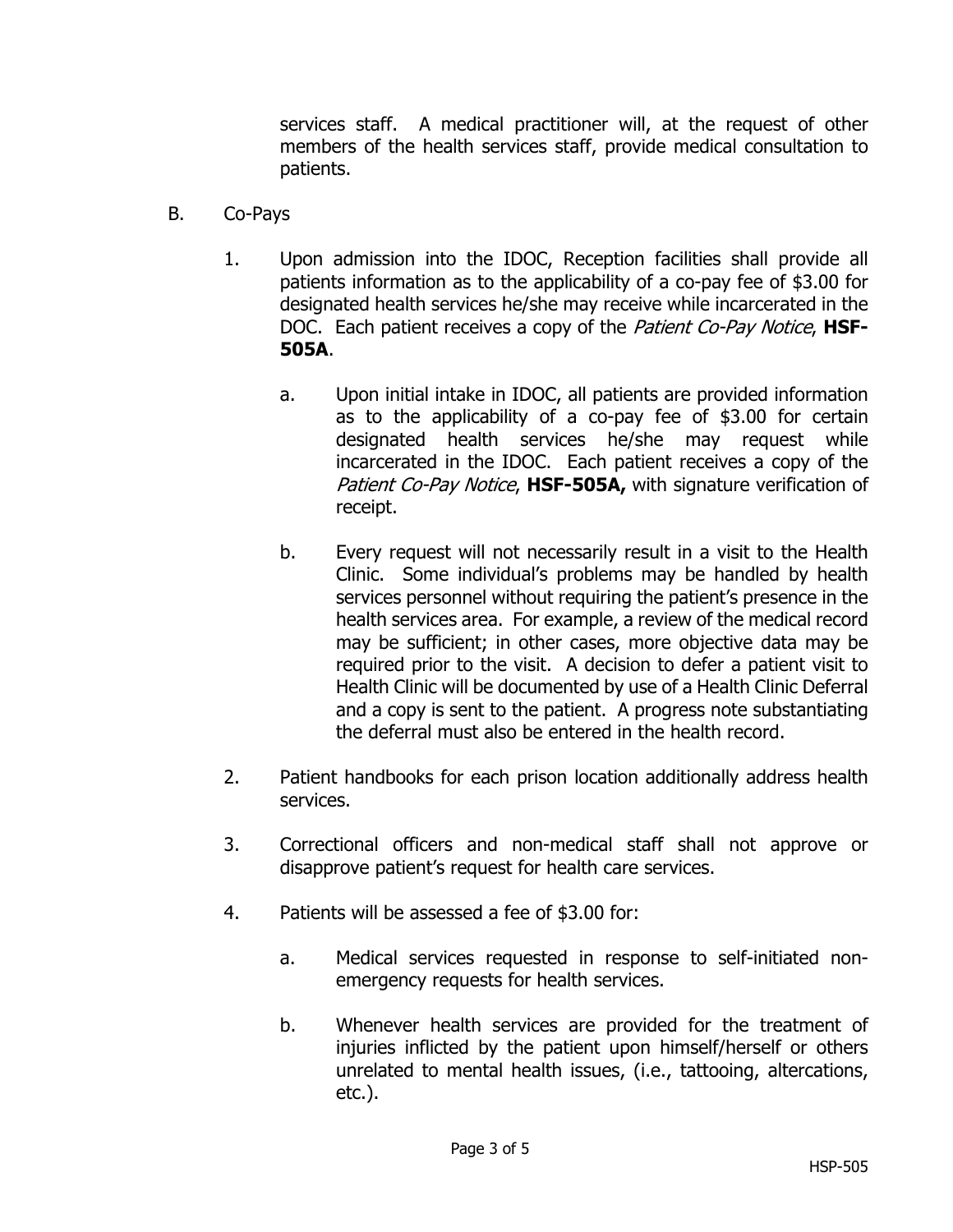- c. Injury/accidents related to negligence on the part of the patient.
- d. Failure of a patient to follow institutional procedure pertaining to access and availability of health services does not relieve them of the co-pay obligation, i.e., not completing **HSF-505**.
- 5. No fee is assessed for:
	- a. Nursing, medical, dental and mental health screening completed upon reception into the prison system.
	- b. Health screening associated with facility transfers.
	- c. Regularly scheduled periodic health reappraisal and associated examinations, testing, i.e., physical examinations, eye examinations.
	- d. Request for renewal of medications for current medical conditions with a previous practitioner order.
	- e. Follow-up visits scheduled by health services staff.
	- f. Health Services staff-initiated continuing care for management/treatment of major health conditions such as hypertension, diabetes, and mental illness, or patient is civilly committed.
	- g. Victims of sexual abuse for emergency care, forensic medical examinations, and sexually transmitted infections testing and prophylaxis in accordance with professionally accepted standards of care.
	- h. Skilled care.
	- i. Other matters including exposure to chemical agents or work related injuries not associated with patient negligence.
	- j. Emergencies (as determined by health services staff).
- 6. Health services staff use an electronically generated co-pay report to notify business office staff of a fee(s) the patient has been assessed for services provided.